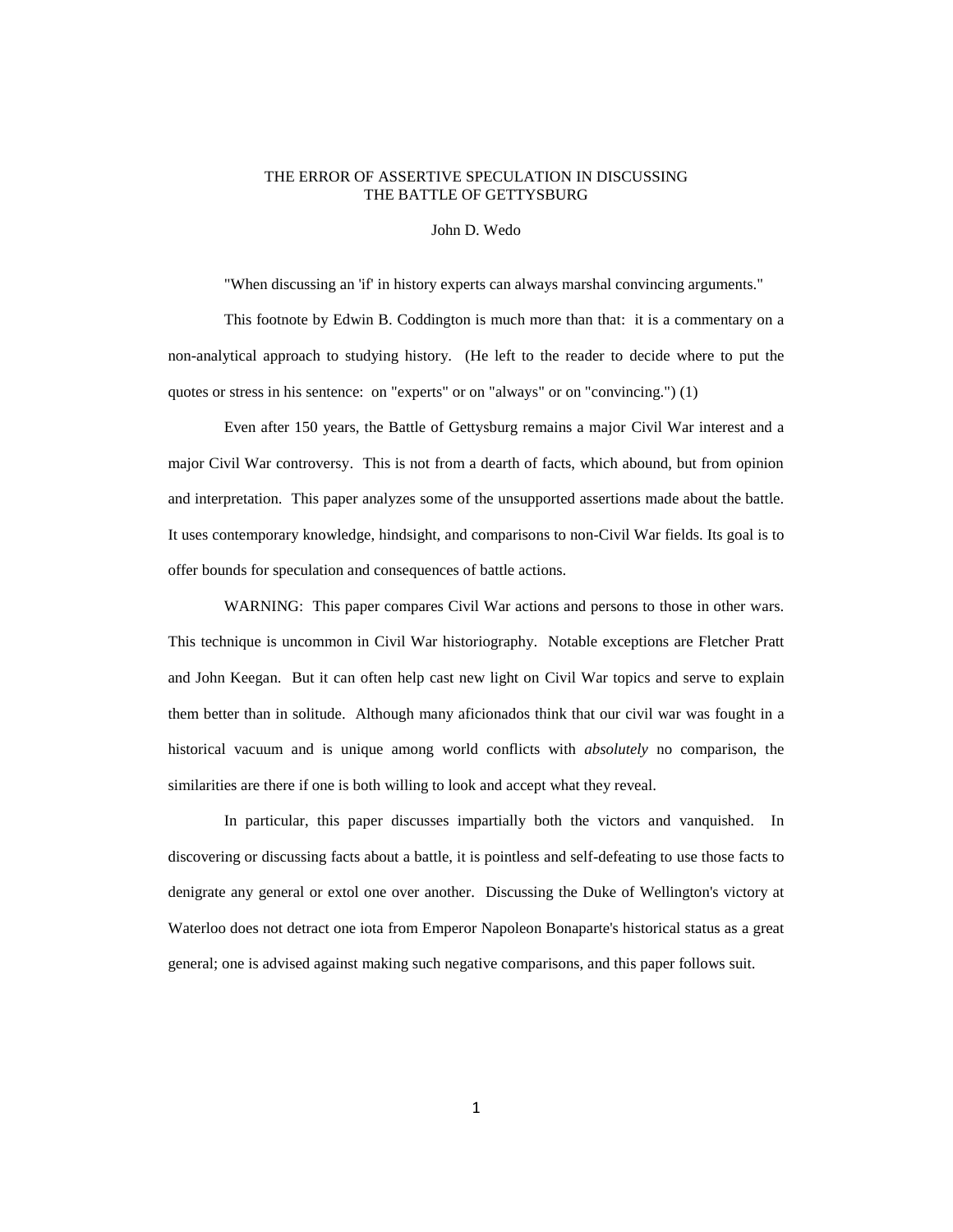#### HISTORICAL PERSPECTIVE

Speculation—conjecture, "if," "What-if"—is common in the study of history, and in other areas such as politics and sports. It is normally harmless and passes time nicely. Other than in casual conversation though, it serves almost no purpose, mainly because one cannot change what has already occurred. However, the difference between a simple, conversational "What-if" and one claiming a definite conclusion is vast. Simple speculation, the "What-if," is the stuff of imagination, conversation, and television sports shows. It can be relaxing or thoughtful, and sometimes expose new avenues for study. But comprising primarily unsubstantiated and unverifiable contentions, most of which seem to exist solely to reclaim victory for the losing side, simple speculation provides *no substantive insight* as to what actually happened.

In the extreme, speculation is often presented with unaccountable fervor, especially in modern speakers—*"Stonewall would have taken that hill!"*—and conclusions (opinions) derived from them are often not subject to debate. The *unsupported conclusive opinion of speculation* is the subject of this paper and shall be henceforth referred to as *Assertive Speculation* (AS).

Jumping across the canyon to assert an unverifiable conclusion from a "What-if" into Assertive Speculation is where conversations cross into arguments, often heated. When Assertive Speculation persists and becomes rooted, it then becomes "conventional wisdom." Rooting unverifiable opinions still does not make them right. It is important, therefore, to counter and disprove AS before it becomes enshrined as conventional wisdom. This involves an unbiased study of the facts and *reasonable, deductive* conclusions derived from those facts. Speculation or Assertive Speculation can never change what happened. Never.

History's participants and History itself deserve better than Assertive Speculation. This is not always obvious from print or filmed documentaries. The Battle of Gettysburg in particular is subject to this. Laymen are welcome to assert or conclude whatever they wish, but historians are,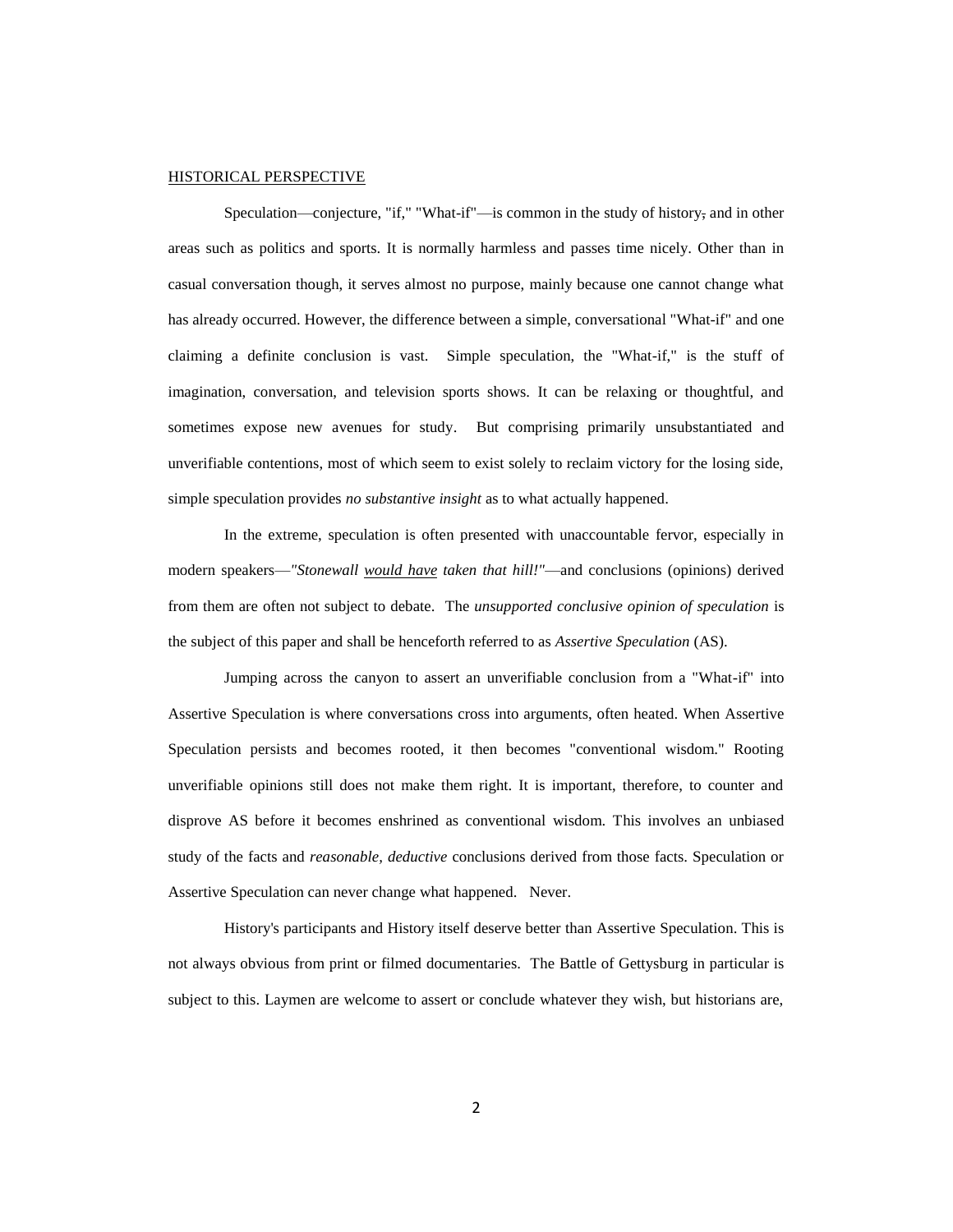or should be, bound to a higher standard, i.e., they must confine opinions to analysis of facts surrounding an event. Conversely, they should not present their opinion of non-events as fact.

One good example of correcting inaccuracies is Garry Adelman's monograph *The Myth of Little Round Top*. Adelman analyzes how the importance of Little Round Top "increased" through the years as different participants wrote their stories, and how these tales became exaggerated over the years, moving from fact to legend to myth. For instance, he shows that even had the Confederates succeeded, they still must contend with roughly 10,000 fresh Federal soldiers with full ammunition pouches within a quarter mile of the hill, whereas they themselves had no obvious source of immediate resupply in any form. In particular, he refutes convincingly the argument that Little Round Top would have provided an excellent artillery platform to rake the Federal Line. He does this with a map of the hillock's apex showing various firing angles, concluding that it was so narrow that of the entire battery, only the rightmost (northernmost) cannon would be able to fire near the Federal line. (2) More research and works such as this are required for the entire Civil War.

#### WHERE ASSERTIVE SPECULATION APPEARS

Everywhere. Sometimes it is obvious; sometimes as subtle as a simple adjective. About General James Longstreet's proposal to General Robert E. Lee to disengage at Gettysburg and maneuver southward, Harry W. Pfanz in *Gettysburg: The Second Day* writes that it "made a lot of sense in the abstract." (3) Glenn Tucker writes that "Longstreet should not have been discredited for holding a contrary—and, as it developed, a superior—view." (4) It is unclear what are the criteria for "making sense" or "superior" because the authors offer none.

In particular, the multitude of historical shows on various cable channels present especial trials for credulity. In many cases, they try to create phony suspense in the build-up before a commercial, where they might ask something such as: "Up next, did Pickett's Charge break through the Union line and almost win the war?" In other cases, historians and professors make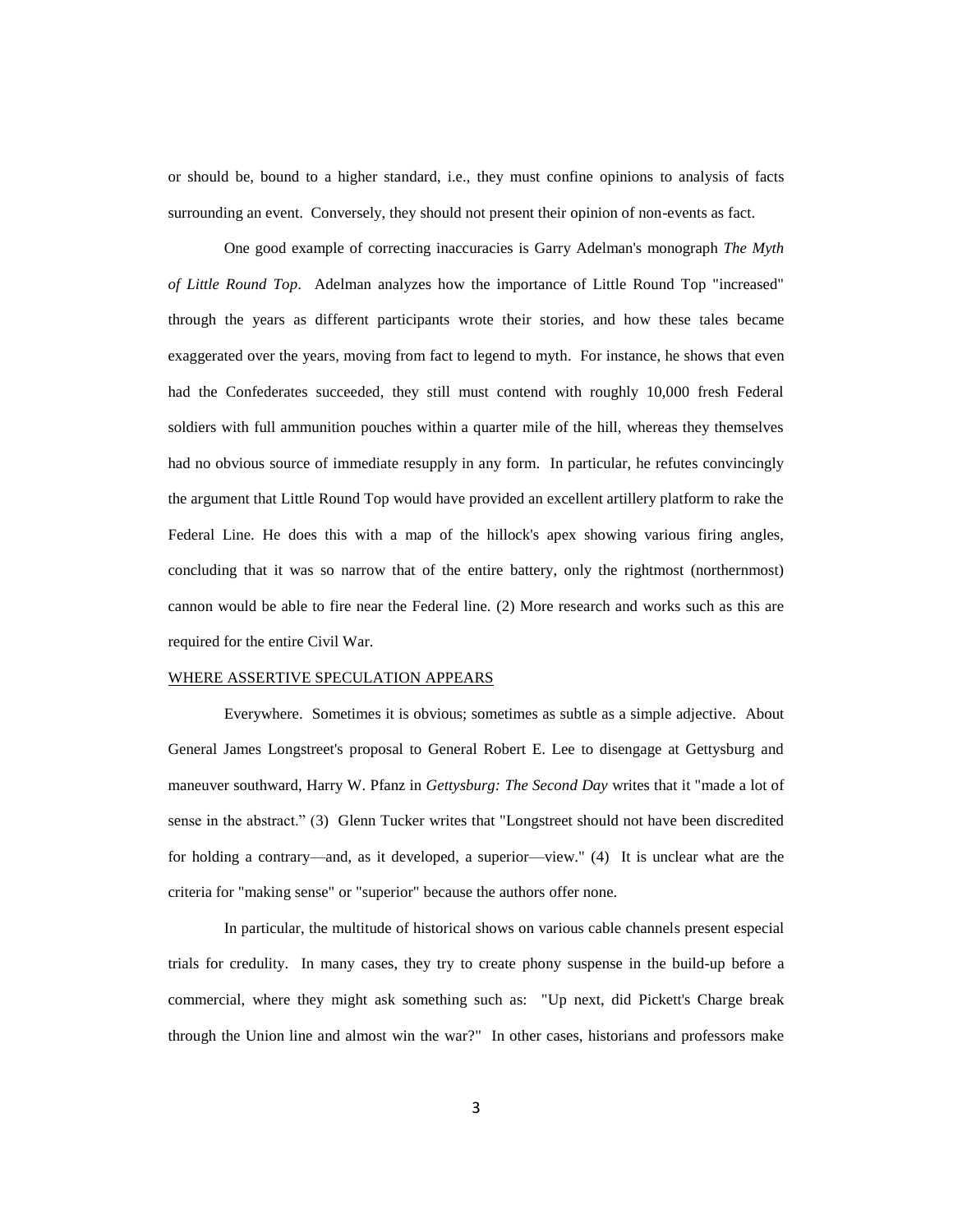incredible and unsubstantiated statements such as, "The battle was Lee's to lose." This paper looks at these examples and more. In all cases, the facts are there if one is willing to look at them with no bias.

#### CHARACTERISTICS OF ASSERTIVE SPECULATION

*It presents opinion as fact.* Standing before Cemetery Hill on July 1, 1863 and realizing that Confederate General Richard Ewell would order no attack, members of General Thomas "Stonewall" Jackson's remaining staff are reported to have said, "Old Jack is not here." This statement reveals their frustrations during that crucial part of the battle, especially because they had witnessed General Jackson's outstanding performance in the Shenandoah Valley. Conversely, atop the hill around the same time, Federal General Winfield Scott Hancock was organizing the Union defense from the remnants of the I Corps and the XI Corps. Opinions of some Federal officers, including General Hancock, indicate that there was a small window of time where they thought that Cemetery Hill could have been taken by a concerted Confederate attack. These opinions need to be taken seriously. In fact, one might argue that their views are the only ones that matter because they were there, and they indeed had a stake in the battle and the war. Their opinions, however authoritative and honest, are still opinions, and they do not change the result one whit. Neither do opinions of anyone else, professional historian or not.

Similarly, concerning the battle itself, there is an opinion that the Army of Northern Virginia (ANV) somehow had an edge over the Army of the Potomac (AOP), that "the battle was Lee's to lose" as in the aforementioned TV voiceover. To be fair, it is possible that such a statement results from editing: the historian might have qualified his comment as opinion but the viewer does not hear or see that. Nevertheless, this statement suggests two ideas: that the ANV was the better army and somehow had a right to win because of that superiority. Because of these implied assertions, this statement must be addressed, and since it sounds as if one had placed odds on the battle, sports seems a good counterpoint for comparison.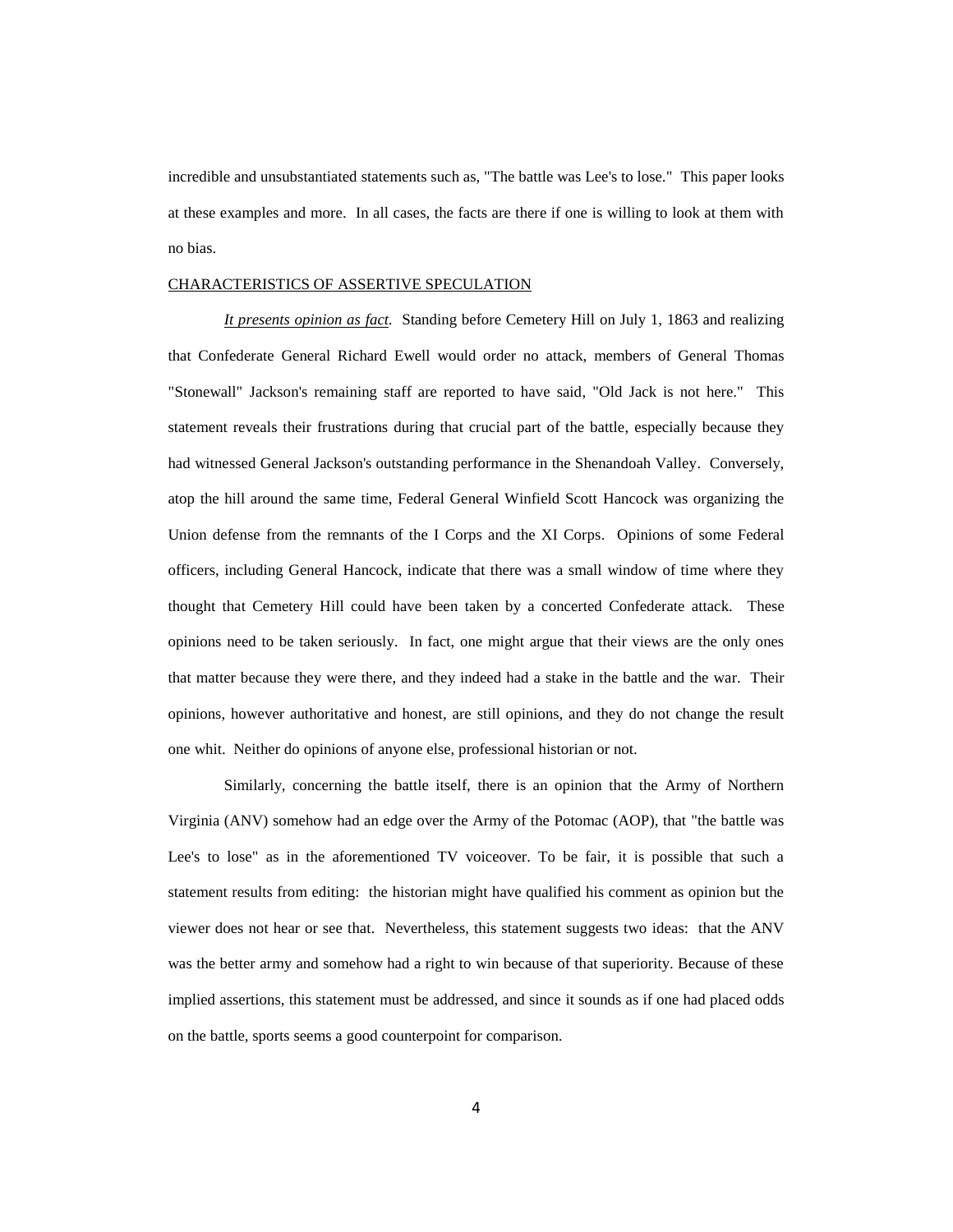In the 2007 season of the National Football League, the New England Patriots had achieved a perfect 18-0 record on the way to the Super Bowl. Their opponent, the New York Giants, entered the big game at 13-6. The Patriots, with Tom Brady as quarterback, had in fact defeated the Giants 38-35 in the last game of the regular season, and the Patriots were favored by professional odds makers. Most fans and the press agreed. Yet, the "lowly" Giants won the championship by a score of 17-14. Why? They played better, obviously, but the analogy reveals more.

Unlike the claim of Stonewall being dead or General Dorsey Pender being wounded at Gettysburg and out of the battle, the Patriots had no injuries, and all of their starting players were healthy. Examination of the trend in the Patriots' season shows that up to and including Game 11 with the Buffalo Bills, New England won by an average point spread of about 20 points. Starting with Game 12 against the Philadelphia Eagles and continuing to the end of the regular season, the average point spread was down to about 6 points. After Game 12, therefore, the Patriots were able to beat their remaining opponents, but not overwhelm them. However, few commentators noted this relative improvement in the other teams: the Patriots were still good, but the other teams were catching on to their game. They might have looked like "the better team," but it did not matter on game day. In fact, the Patriots' loss with a complete, uninjured, and favored team offers a parallel with Gettysburg in that there was no guarantee that the ANV would win the battle even with General Jackson present. (And one can even imagine that if any starting Patriot player was injured and if the Patriots lost, that injury would be offered as *the reason* for the loss.)

In World War II, before the Second Battle of El Alamein in Egypt, the famous German Afrika Korps under General Erwin Rommel had continually outmaneuvered the British armored forces in the desert. The Germans developed fast mobile armored maneuver tactics, and the British did not. Under Rommel, who was aided tremendously by intelligence on the disposition of British units from decrypted American messages sent from Cairo, they had used these tactics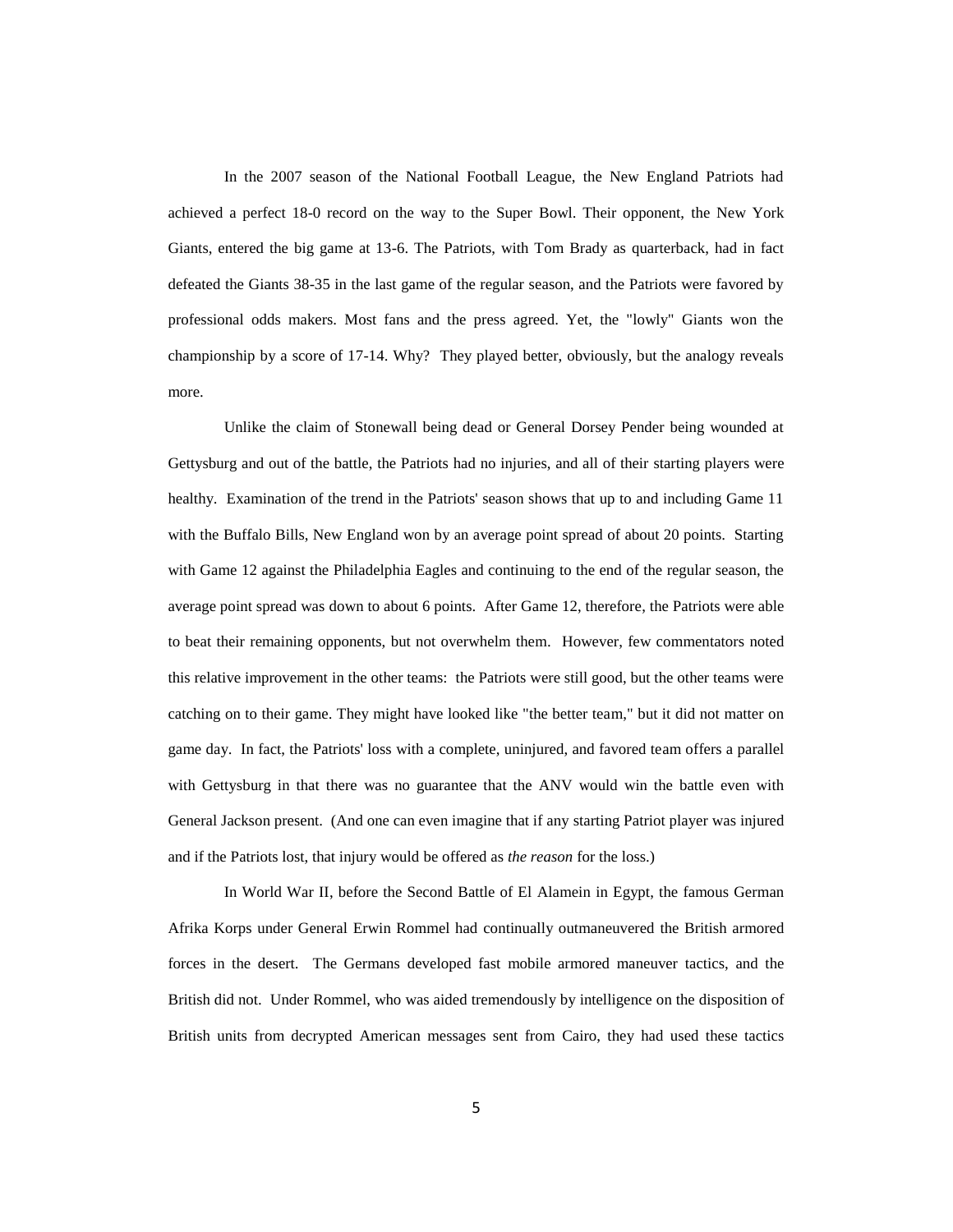brilliantly in North Africa for almost two years. British armored forces were neither trained nor equipped to fight the German tactics, and it showed in late 1942 when Rommel pushed the British back to Egypt.

Then the British 8th Army received a new commander, General Bernard Montgomery. In addition to being a tough trainer and taskmaster, he made a decision that eluded his predecessors and changed the course of the war in that theater: as John Keegan describes it, he decided that the British Army could not "out-German the Germans." (5) This means that General Montgomery not only recognized the limitations of the British armored forces, *but he also recognized its strengths*, two great revelations.

By the fall of 1942, the British in North Africa were benefitting from the tremendous output of American factories. In the desert, the German Afrika Korps excelled at fast-moving armored war; General Montgomery's response was to avoid such combat entirely. Instead, he intended to fight a "set-piece" battle in which the British Army would attack along planned routes, forcing the Germans to remain in place and respond to each British move. This tactic was more attuned to British training and equipment, using British numerical strength in all aspects of comparison: their men, planes, artillery, armor, and supplies would eventually wear down the Afrika Korps. It took almost three weeks to do this, but when the British finally broke through the German lines, they were rewarded with a straight road to Tunisia against a fatigued and numerically depleted Afrika Korps. Did the Afrika Korps "deserve" to win because it was more "dashing" or because it was "the better army?" No, and neither did the 8th Army, and so they fought.

Similarly, the Confederates were extremely confident on the march north in June of 1863. They had thrown the Federals back from Richmond and defeated them in numerous other battles with only one setback at Antietam. Although outnumbered, poorly equipped and fed (compared to the Federal armies), they believed fervently in their cause and in their commander. The ANV's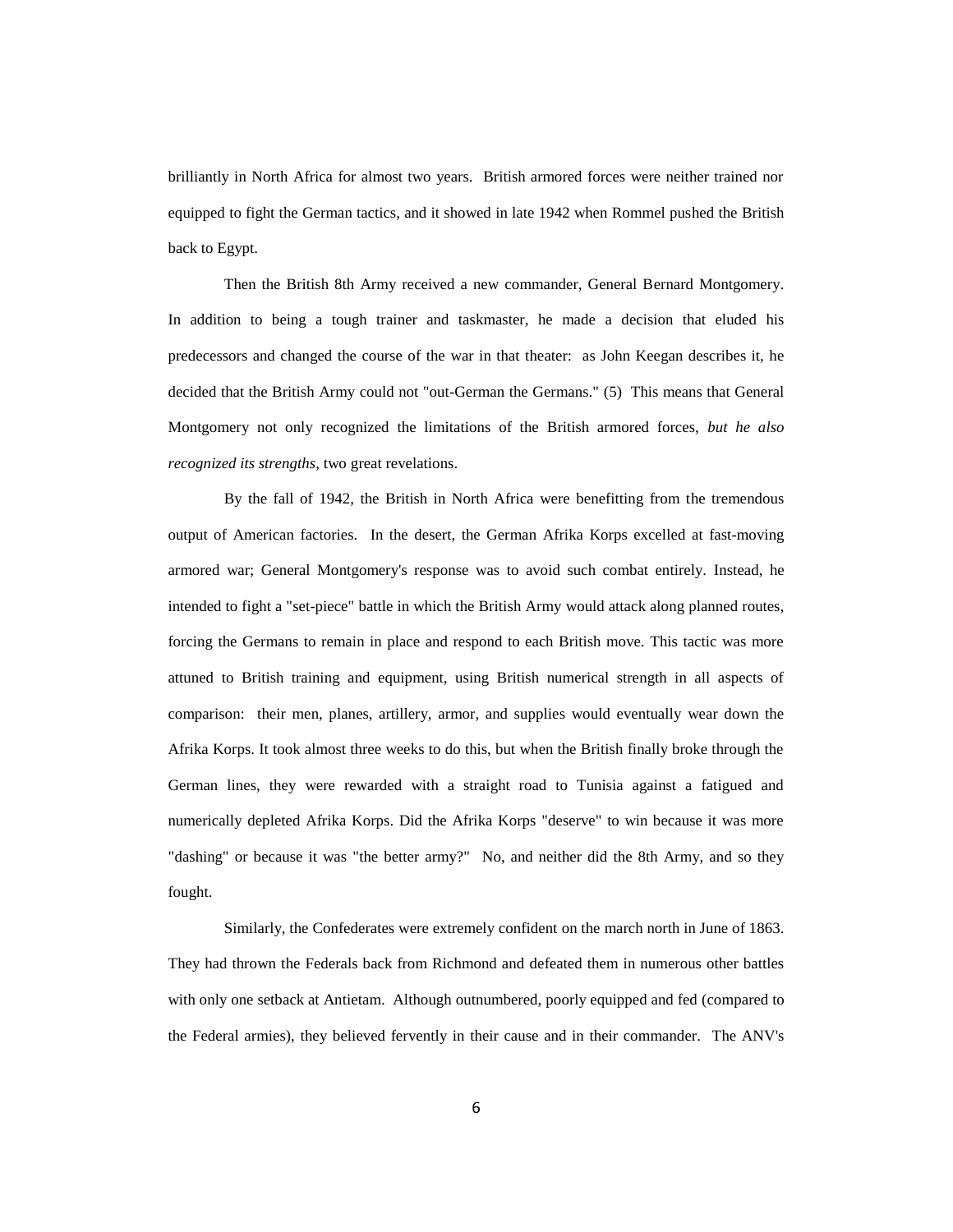"stats" against the AOP and the confidence of its soldiers do not make it a "better army" that deserved to win or "should have won." Nor is it a "shame" that it lost. It is *the* history.

The Federal Army, while perhaps not as ebullient about success as the Confederates, was not totally dispirited. A dispirited army could not have marched for almost a week as it did in the late June heat and dust, especially after a defeat such as Chancellorsville less than two months prior. Its commanders, especially at the corps and division levels, had been improving all along. In aggregate, its artillery had been always superior to the Confederate artillery. Its ever-improving cavalry was then on a par with its Confederate counterpart. And, more importantly, its new commander of only three days, General George Meade, while relatively unknown and untested as army commander, was considered a good choice by the other corps commanders. Even General Lee gave a nod to the new Union appointment when he said that General Meade would commit no blunder on his front. Yet, the TV historian says "the battle was Lee's to lose," which is AS at its best, or worst, depending on one's viewpoint. The listener might believe this, but it is as unsupportable and as pointless as stating that New England was "the better team" even though it did not win.

Finally, an egregious example, although unrelated to Gettysburg, of propagating opinion as fact is the reputation of Confederate General Albert Sydney Johnston. Numerous books state that Confederate President Jefferson Davis, and others north and south, considered him the finest general on the continent at the start of hostilities in 1861. President Davis is entitled to his opinion, but it is difficult to determine its basis. Although he was personally and physically impressive, his antebellum combat experience and army career were little different from other leading officers in the Old Army. In his few months in command at the start of the war he lost two states and the Upper Mississippi River, and yet his death at Shiloh is considered a horrific loss for the South. Mark Boatner, quoting Stanley F. Horn, writes, "Through a perspective of eighty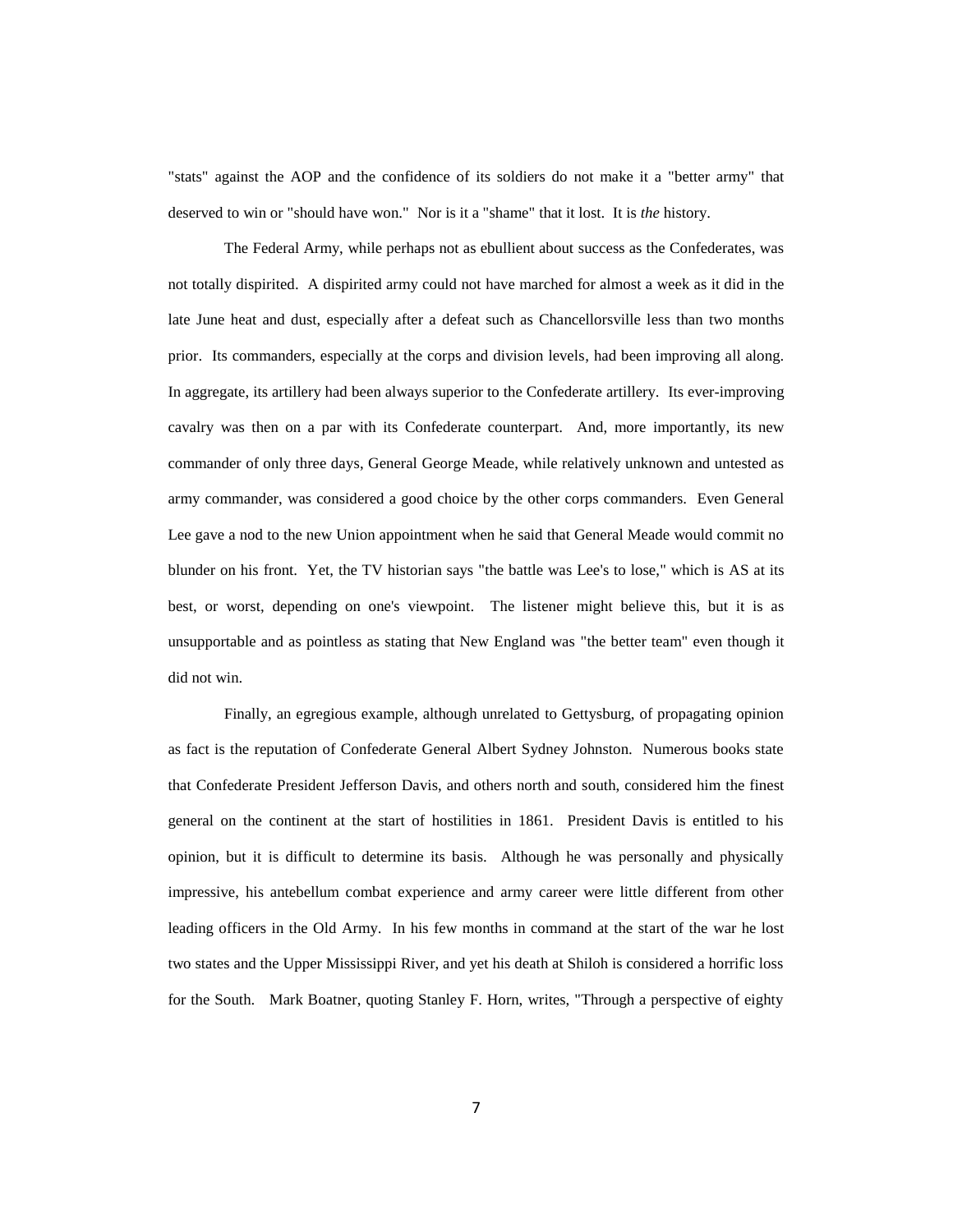years, however, it is hard to find the basis for this almost unchallenged opinion that he was the supremely qualified soldier, that his death was an irremediable catastrophe." (6)

It is unclear how the perpetuation of these or similar opinions advances an understanding of Gettysburg or of any battle.

*It ignores other facts.* A result of this is to exaggerate the speculative effect of an action. For example, this is the template of Assertive Speculation relative to Gettysburg:

If (pick any confederate action), then "*the Confederates would march right into Washington!*"

Some examples:

If General Ewell had taken Cemetery Hill on July 1, then...

If General Ambrose Wright had broken through the Federal line on July 2, then...

If General Ewell had taken Culp's Hill on July 2, then...

If General Lewis Armistead had broken through in Pickett's charge on July 3, then...

...and so on.

Assertive Speculation ignores many facts to reach this conclusion, as with the following example.

The success of the Allied invasion of Normandy on D-Day, June 6, 1944, was not a foregone conclusion as hindsight might indicate. Whereas it is true that the Allies presented overwhelming naval, ground, and air forces against the Germans, the invasion might not have been fully successful. Indeed, by mid-morning, American General Omar Bradley actually considered the evacuation of Omaha Beach because of the reported lack of progress and the number of casualties. The men on the beach endured with the help of close fire support from naval destroyers and from their training, initiative, and courage. By mid-afternoon, all beaches were secure enough to start offloading larger transport vessels. Had all or part of the invasion failed, the war would have been much more difficult to win. This is not speculation, but a simple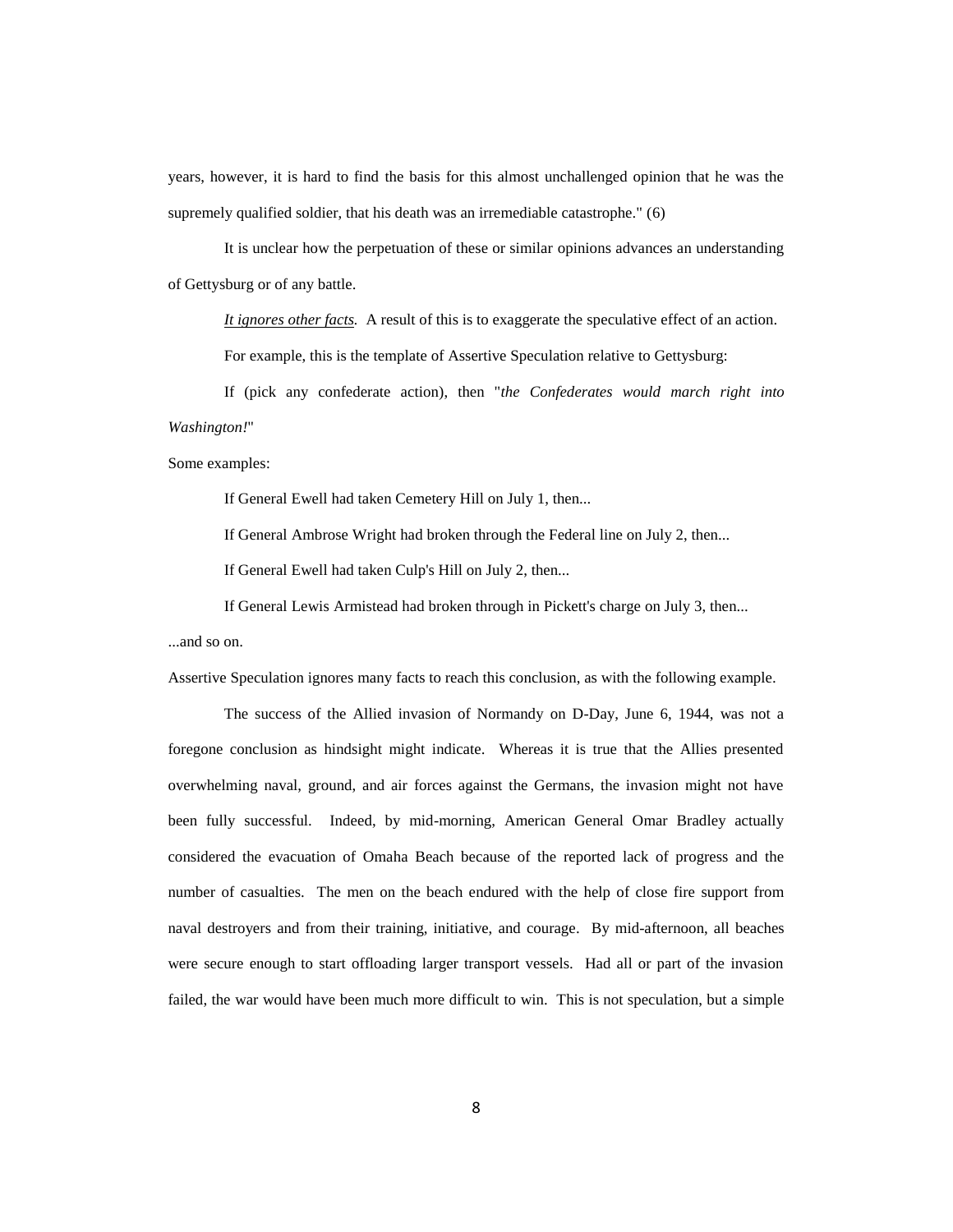result of not having a beachhead in Europe. But would it have taken uncountable years for an Allied victory? Probably not.

Even with a failure in Normandy, the Americans and British still fought the Germans in Italy, their strategic bombing campaign continued to devastate German cities and industries, and the Russian army was steadily pushing the Germans westward. In addition, the United States was still developing the atomic bomb in the Manhattan Project. The first atomic bomb test would occur on July 16, 1945, a little over a year after D-Day. Given that no action in Europe would affect this project, the test would be successful as history records. The original mission of the 509th Composite Wing was to drop atomic bombs on Japan *and Germany*. This is why *two* bombs were made. Had the war in Europe not been resolved by July, 1945, it is easy to see a different strategic bombing campaign over Germany which might have included B-29s and an atomic bomb. Even without a successful invasion in June, 1944, the combined weight of force against Germany in 1944, including the atomic bomb, must be considered in any discussion on how long the war in Europe would last.

Similarly, the contention is made often—with curious, incredible ardor—that had the Confederates pushed the Federals from Cemetery Hill and Culp's Hill on July 1, the Confederates would have had an "open road to Washington." The only conclusion that one can deduce reasonably from the capture of those hills is that the Confederates would have possessed some of the high ground south of Gettysburg. Only two Federal Corps (out of seven) fought the first day, a total of perhaps 20,000 men. Per the recorded history, the Federals held the high ground at the end of July 1, after having suffered about 10,000 casualties. Had a battle occurred for those hills, it would have increased the number of Federal wounded, but the AOP still had over 80,000 men. In addition, the AOP was moving north on the Baltimore Pike, Taneytown Road, and the Emmitsburg Road, and these are the exact roads that the ANV needed to march straight into Washington without a time-consuming move to the west and then south. There is other high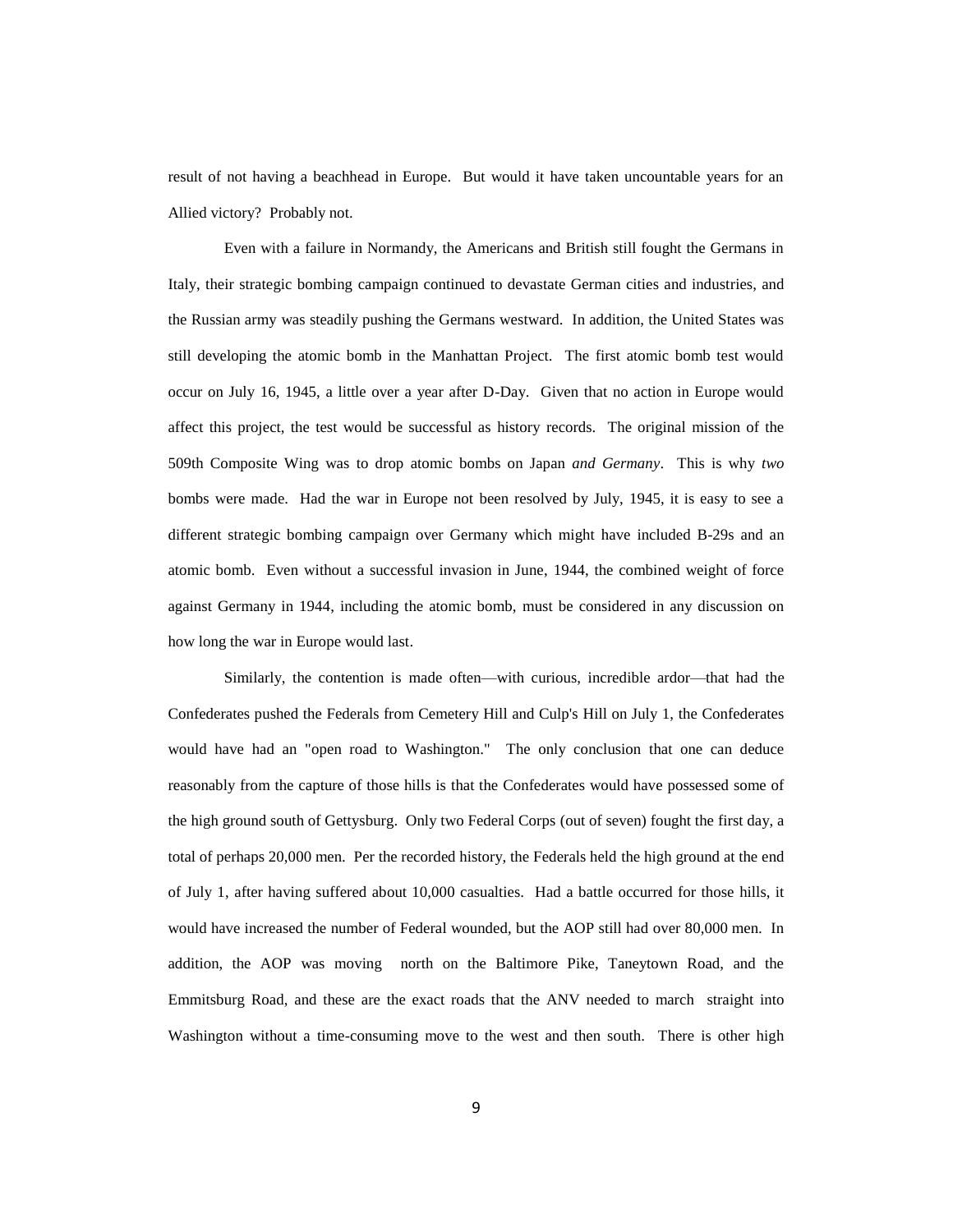ground along these roads, like Wolf Hill, Powers Hill, and the Round Tops, that the Federals could occupy to impede the Confederates. Southward, in Maryland, the Pipe Creek Line, planned by General Meade when he took command, is another potential impediment to a Confederate advance. And the "open road to Washington" assumes that the 80,000-strong Federal Army would simply evaporate, which is also unsupportable. In addition, the forts around Washington had upwards of 40,000 men and plenty of artillery. So where is this open road?

Then there is Pickett's Charge, another excellent example of ignoring facts. The Confederates had suffered two setbacks on July 3: Federal infantry attacked and occupied fully Culp's Hill, and Federal cavalry repulsed the Confederate cavalry's attack east of town. If the afternoon infantry charge depended on the success of these two actions, it was at a disadvantage before it started. In addition, the artillery bombardment failed to dislodge the Federals from Cemetery Ridge. Those surviving soldiers who breached the Federal line on Cemetery Ridge with General Lewis Armistead numbered no more than 300 men, another fact well documented. With no brigades behind them to exploit the breach, they were marooned almost one mile from Seminary Ridge amidst thousands of Federal soldiers. Three hundred soldiers could make no breach of any import against such odds; yet, Pickett's Charge is presented on TV historical documentaries as a charge that almost succeeded rather than the dent that it was. Often blame is spread among a multitude of Confederate sins, such as the aforementioned Culp's Hill and cavalry setbacks, the inaccurate Confederate bombardment, the placement of brigades especially on the Confederate left, the lateness of the attack, and so forth. Equally downplayed are the simple facts that the Federals held the ridge because they were led well, they stayed, and they fought well, in all making fewer mistakes than did the Confederates. Even Freeman admits this in his postmortem analysis of the battle, so why all the drama and phony suspense? (7)

In addition, Assertive Speculation often underestimates or overlooks the realities of logistics, time, and what modern armies call "command, control, and communications," or "C3."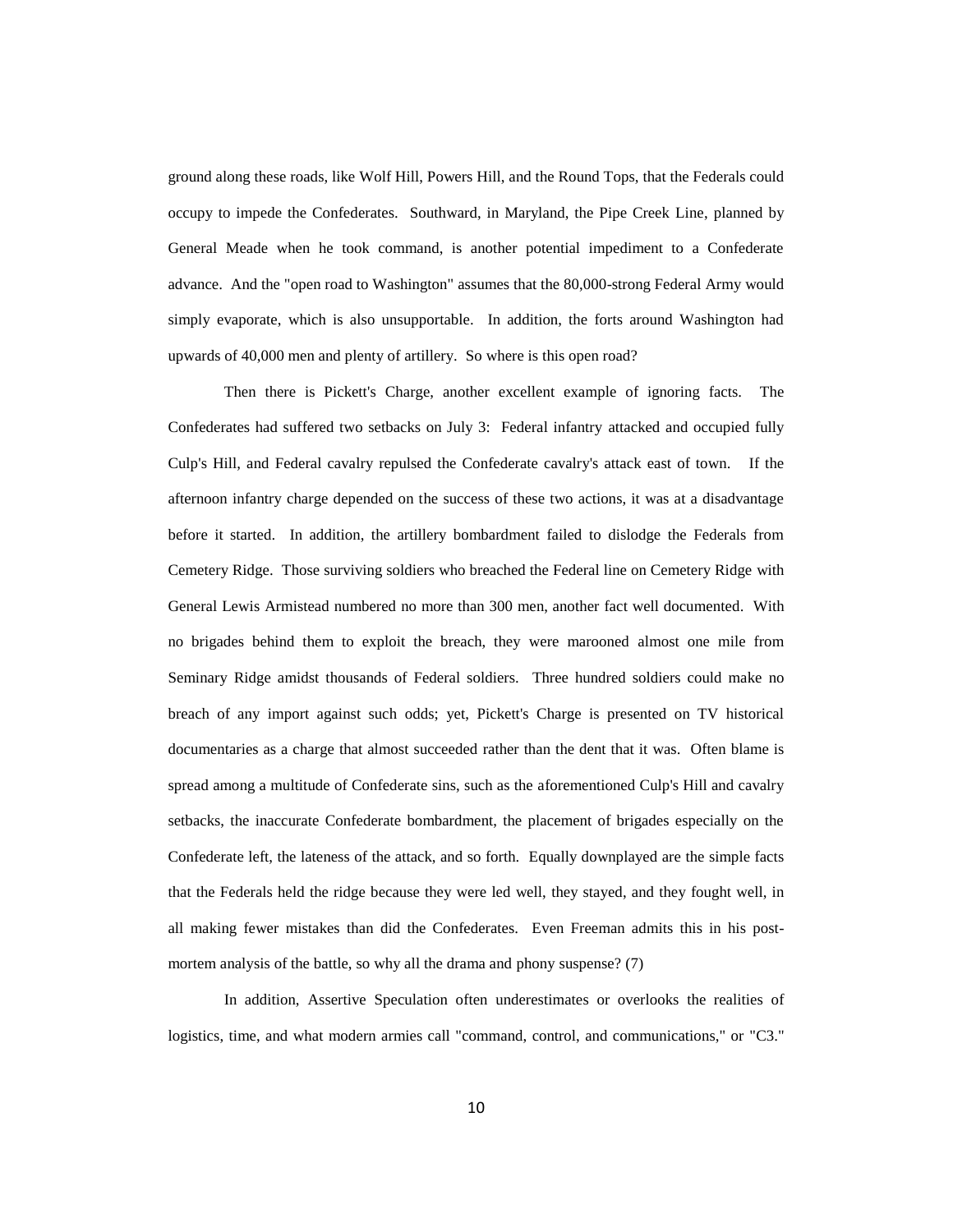On Civil War battlefields, C3 was limited to regimental colors, signal flags, bugles, and messengers on foot or horse; smoke, movement, or weather could degrade them easily. A day's fighting left both winner and loser disorganized at best or unorganized at worst, with C3 worse than at the start of the battle. This is true in any historical period, even today. Commanders are killed or wounded, units are not where they are supposed to be, some units are lost, and some have no officers. For example, on July 2, brigade commander General Evander Law was unaware for almost two hours that his division commander, General John Bell Hood, was wounded and out of the battle, making Law the division commander. Most soldiers do not know where they are, and the enemy's location is unknown.

Yet somehow, according to AS, the ANV will collect itself after a fight on Cemetery and Culp's Hills and pursue a vigorous, coordinated march straight down pikes crammed with five fresh Federal corps that have not fought. Without radios, this would be impossible to accomplish for a day or more. Yet one still hears that the Confederates would march into Washington.

There is no doubt that Stonewall's envelopment of the Federal right at Chancellorsville was masterful, but it was tactical and not strategic. For that attack, he had to quickly move his men 12 miles before sunset, a brilliant tactical move. Pursuing the Federal army on the "open road to Washington" or disengaging the ANV from Gettysburg and swinging south, as General Longstreet suggested on July 1 and 2, are turning movements, which are strategic. They involve not only moving the infantry and artillery, but also wagons, ambulances, extra animals, and so forth, the *impedimenta* as the Romans called it. On the open road to Washington, men and animals still must eat, and eventually, sleep—even in the Army of Northern Virginia—not to mention that the wounded must be collected and treated, and that columns of wagons must be rerouted.

One might read about a thousand-bomber raid in World War II, but it is something else to consider the immense logistical and technical support trail behind such an endeavor, not to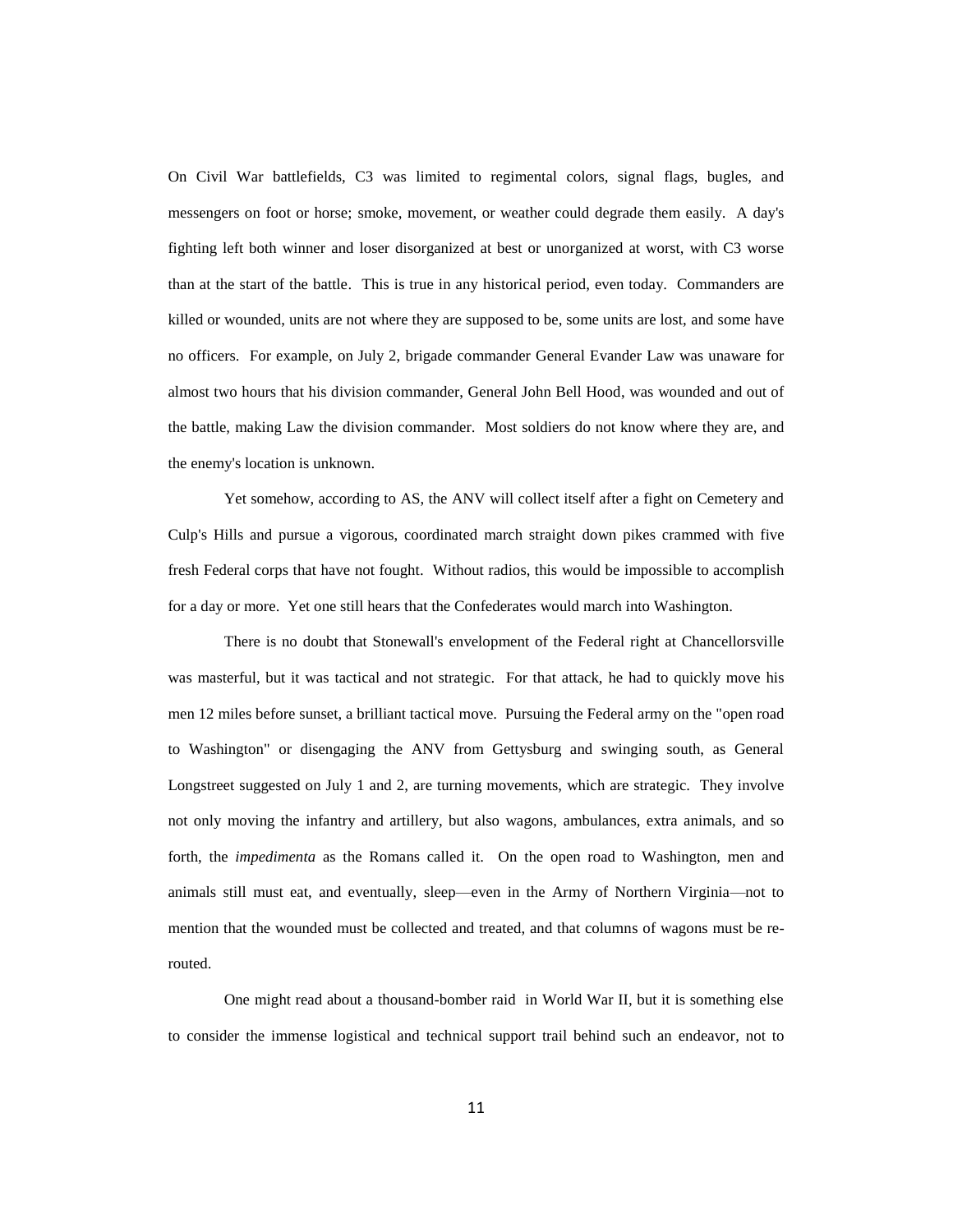mention the hard work required to repair, arm, and fuel aircraft. Few persons have any idea what it takes to mount military operations, either with 1,000 bombers or 1,000 horses, but the historian is remiss who ignores it while lamenting or fawning over "missed opportunities." It is no accident that General Dwight Eisenhower in his memoirs lists these pieces of equipment as most important to the Allied victory over Germany: landing craft, bulldozer, jeep, 2-1/2 ton truck, and the C-47 airplane. He adds, "Curiously enough, none of these is designed for combat." (8) Good logistics does not happen at the snap of a finger, which leads this discussion to Time.

Time rules everything from daily life to war. Poor C3 and the need for logistical concerns affects the *time* it takes to accomplish maneuvers. Time in 1863 meant regiments moving everywhere on foot or hoof. It meant minutes or hours to deliver messages before, during, and after a battle. It meant transporting cannon, supplies, and wounded with horses. It is easy to look at terrain today and wonder, for instance, why General Meade did not pursue more vigorously after the battle because the limitations of 1863 C3, logistics, and time are not often obvious to the modern observer. But ignoring them can force a conclusion of omniscience and hyper-competence on the part of some participants—General Lee "should have known" that a move southward was better, General Meade "should have attacked" after the third day—, and many of these positions might be unsupportable by the facts. The lack of facts seems to not inhibit these opinions, however.

*It argues that what is improvable must be true.* In logic, this is known as an Argument from Ignorance or an Appeal to Ignorance. (This is the *name of the fallacy*: it does *not* imply that proponents of a historical result are ignorant.) This logical fallacy assumes that a fact is true (or false) because it cannot be proven otherwise. (9) For instance, proponents of the "open road to Washington" might say something like, "Well, can you prove that the Union army would have stayed and fought?" No one can prove this; ergo, the original proposition *must be true*. Unfortunately, most who argue along this line do not realize it: it seems perfectly logical to them.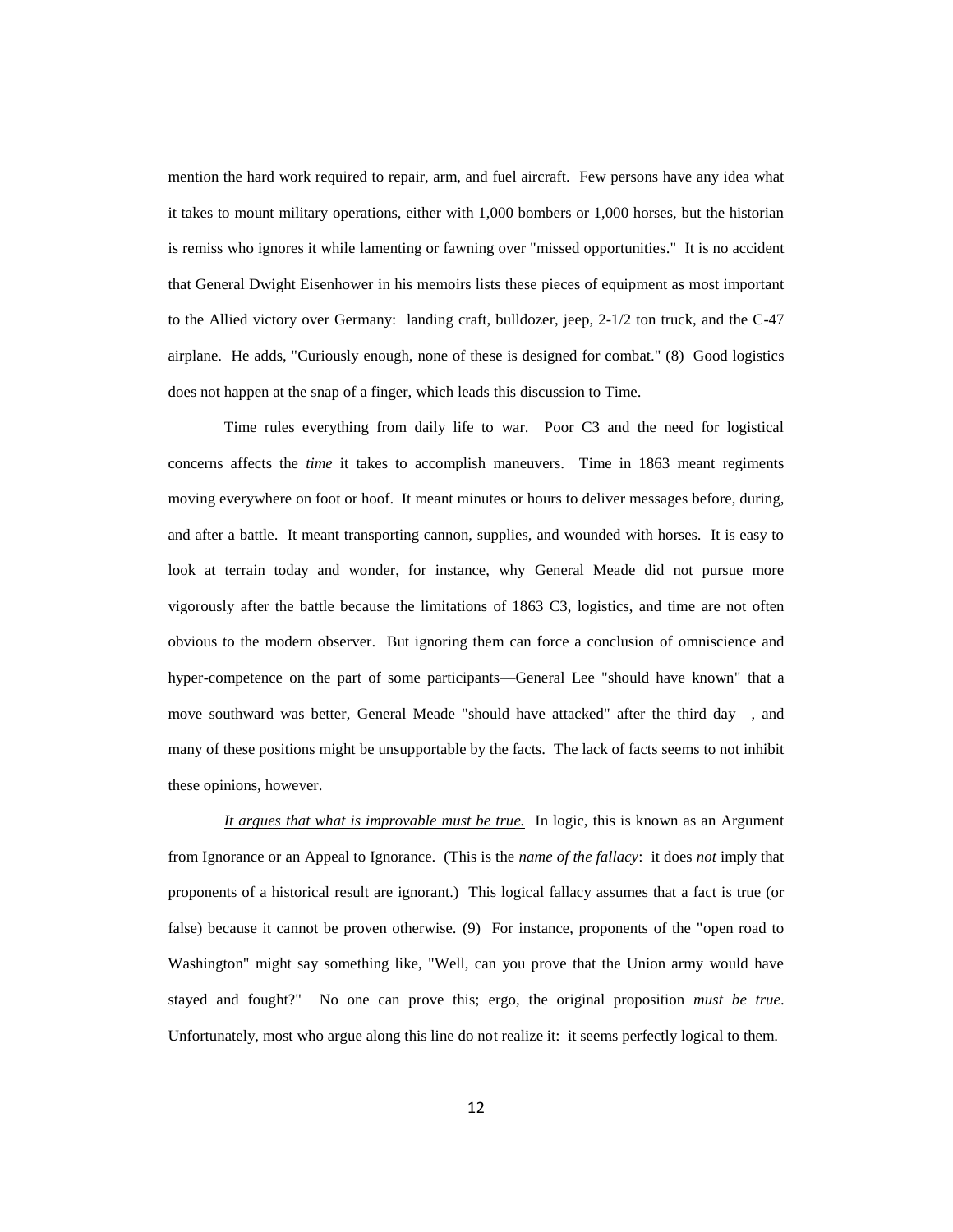General Longstreet's suggestion to General Lee to disengage from Gettysburg after July 1 and to maneuver southeast toward Washington is another example of Argument from Ignorance. Proponents of the move think that it might have resulted in a Confederate victory and even ended the war. Critics argue that the move was a bad idea for a number of reasons, and that General Lee's decision against the move was sound militarily. Curiously, although each side is adamant about its position, few offer analysis of the proposed move to explain why it was good or bad. Worse, proponents offer no details on how the move would have happened or how it would have been successful: its objective, route, and timetable, for instance. In more desperate cases, such as the Tucker quote above, details are not important because the Confederate defeat "proves" that General Longstreet's maneuver was "superior" to General Lee's decision to stay and fight. Proponents of General Longstreet's proposed maneuver argue that the ANV lost because it stayed and General Lee's strategy failed; therefore, *any other* strategy must be superior, not just the Longstreet proposal. Such a grand and ridiculous conclusion should never be allowed to distort the facts or discourage analysis.

In this realm, History suffers from the same drawback as Astronomy, i.e., it can set up no controlled experiments. All astronomical facts are based on (extremely) remote observation of nature and interpretation of those observations versus hypotheses using existing scientific facts: the astronomer cannot restore a star or a planet or a solar flare to its original condition and re-start an experiment. Similarly, the historian cannot repeat a battle to test hypotheses about the battle. The best one can do is to extrapolate from available historical facts. As indicated above, such extrapolation must be measured and controlled in time, space, and capability for reasonable historical analysis. This should preclude fantasy, but it often does not.

Examples of this logic flaw are many. TV shows proposing that ancient humans were visited or assisted by space aliens operate under the proposition that if science cannot explain a phenomenon, such as an ancient structure, then it *must be* aliens. There is also the infamous 1959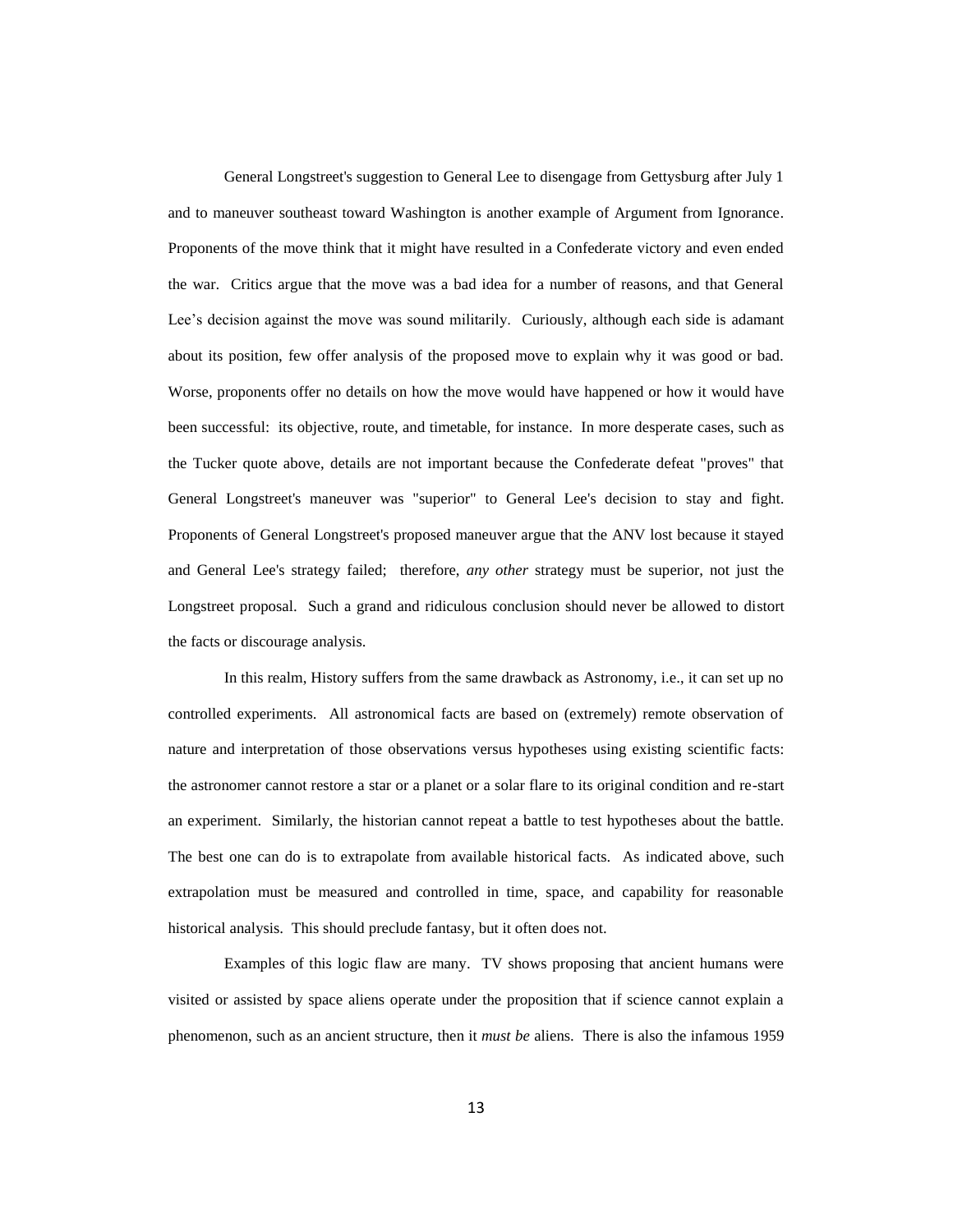camp science fiction film, Ed Wood's *Plan 9 From Outer Space*. The movie, which appears often on Worst Film lists, features "psychic" The Amazing Criswell as narrator. At the film's end, he asks the audience, "My friend, you have seen this incident based on sworn testimony. Can you prove that it didn't happen?" If the historical argument sounds no better than this, it probably isn't. History deserves better.

*It blames "bad luck" or "good luck," as needed.* When logic and facts fail, this is Assertive Speculation's last resort. Its fault is twofold: it ascribes normal characteristics of a conflict to karma, and it can be applied universally. These render it useless as a reason for a defeat. This is particularly true for Gettysburg where perhaps the main argument for the Confederate defeat is the absence of General Jackson, especially at the crucial point in the battle before Cemetery Hill on July 1. This absence is blamed on the "bad luck" of his death from wounds received at the Battle of Chancellorsville, but this is false. The example of another "missing general" should help to understand this.

Normal game actions over a number of sports include errors, infractions, penalties, fumbles, injuries, interceptions, turnovers, and so forth. None of these is bad luck, even if they occur with two minutes on the clock, despite claim to the contrary; rather, they are the normal consequence of appearing on the field to play within the rules of the game. True bad luck would be a bad call affecting a game-winning score or lightning striking a quarterback five minutes into the game. The comparison to history should be obvious.

In World War II, it appears really "lucky" for the Allies that General Erwin Rommel is absent from Normandy on June 6, 1944, D-Day. In addition, many German corps and division commanders were inland convening for a map exercise covering the Allied invasion. General Rommel himself was in Berlin to confer with Hitler and to celebrate his wife's 50th birthday, coincidently on June 6. History has shown that Allied military power that day was so great as to defeat the efforts of any German commander, including General Rommel, but the absence from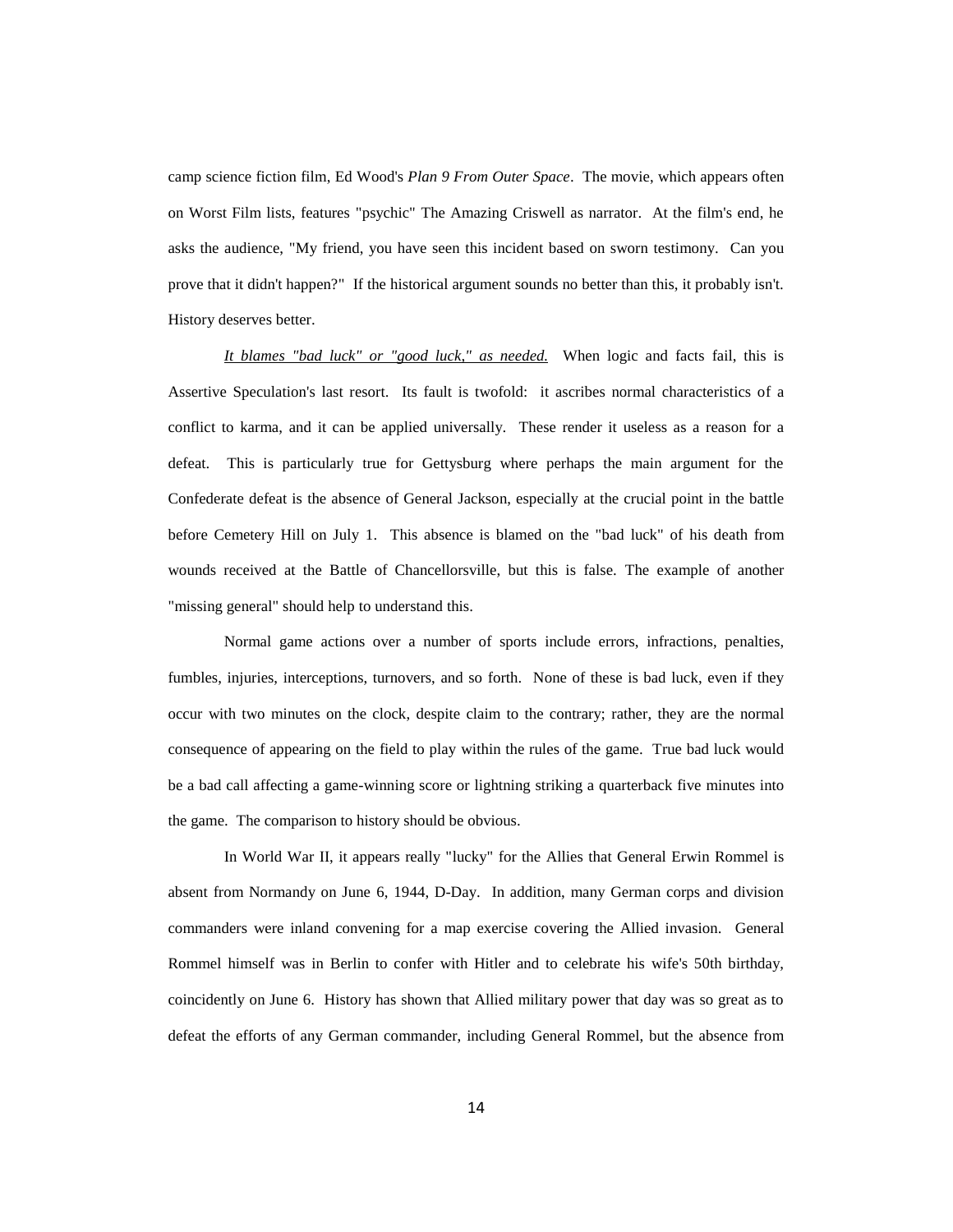the beach defenses of so many commanders certainly did not aid the German defense. Is this, however, "luck?"

*Examination* shows that the Allies mounted an elaborate, meticulous deception campaign (Operation Fortitude) to convince German intelligence that the invasion would land elsewhere. Fortitude pandered to German beliefs as to where and under what conditions the invasion would occur, one of which was that it would happen during a new moon when the night sky is darkest. The Allies had actually picked a full moon, when the night sky is brightest, to assist the nighttime airborne assaults. Good weather would also be important. The weather over the North Atlantic, England, and Normandy was unusually stormy during the first week of June, and German forecasters told General Rommel that they could see no foreseeable break in the weather. Given that the moon's phase was two weeks offset from the German presupposition and that their weather forecast expected continued poor weather, General Rommel and his generals felt comfortable leaving Normandy. The invasion of course occurred within a 36-hour break in the weather offering minimally acceptable operating conditions between two low pressure systems that Allied forecasters could see but that the German forecasters could not. Why?

*Closer examination* shows that the reason for the German forecast was a lack of weather observations from the West. Weather systems move generally from West to East. The North Atlantic was under total Allied control, the result of winning what is called The Battle of the Atlantic. In the years prior, Allied navies and air forces applied superior numbers, tactics, and technology to defeat the German U-boats and clear the sea lanes for the invasion. This superiority was the result of trial and error, planning, intensive scientific research and development, innovative tactics, intensive naval combat, and most of all, the courage of the crews of the transports and their escort ships. A result of this effort was to deny to German forecasters access to any western weather data for immediate, tactical use. The Allied monopoly of weather observations was *a natural consequence* of winning control of the North Atlantic, rendering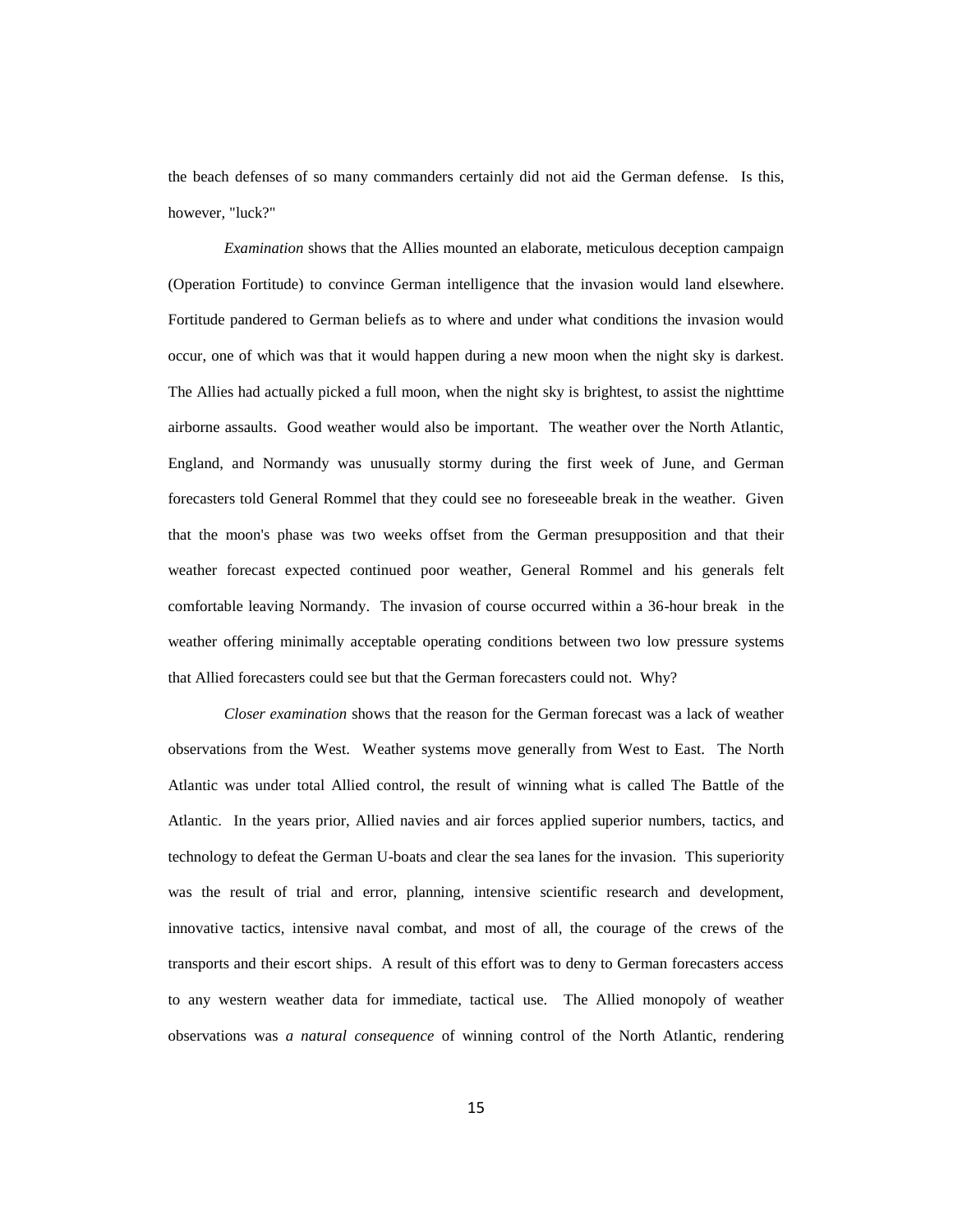General Rommel's absence at Normandy the result of a bad decision, a *normal consequence of war, and not "bad luck."* One must couple General Rommel's decision here with General Eisenhower's boldness in ordering the invasion to occur with only 36 hours of acceptable operating weather, a boldness normally attributed to General Rommel. The facts are there: they just require extraction and attention.

Similarly, Stonewall Jackson's absence from Gettysburg is a natural consequence of war and not "bad luck." Soldiers and generals die in war. As a historical fact, this is neither extraordinary nor bad luck. At Chancellorsville, General Jackson decided to reconnoiter the Federal line at night, knowing well the associated danger. He was shot by his own men, and he subsequently died on May 10, 1863. The meeting engagement at Gettysburg thus occurred without him. Confederate bullets, not lightning, struck General Jackson who *knowingly put himself in a dangerous position where he should not have been*. Two months later, in southern Pennsylvania, a battle started without the long-dead Stonewall. Just as with General Rommel at Normandy, this is another bad decision, a natural consequence of the war, and not bad luck. Any historian that claims otherwise does a gross disservice to his audience.

## EXAMPLES OF CONTROLLED, THOUGHTFUL HISTORICAL SPECULATION

Author Bruce Catton provides many examples of a historian offering contained, thoughtful, historically relevant speculation, to wit:

At the start of the war, Ulysses Grant traveled to Ohio to visit General George McClellan to offer his services for the Union. McClellan was away and did not see Grant, and Grant returned to Illinois. Had McClellan offered Grant a commission to serve on his staff, what would have happened to Grant and the war in general? (10)

Had the AOP won the Battle of Antietam and had the South surrendered as a result, the war could have ended with General McClellan as the hero and without the Emancipation Proclamation, which preliminary version had not yet been published. The shorter, less extensive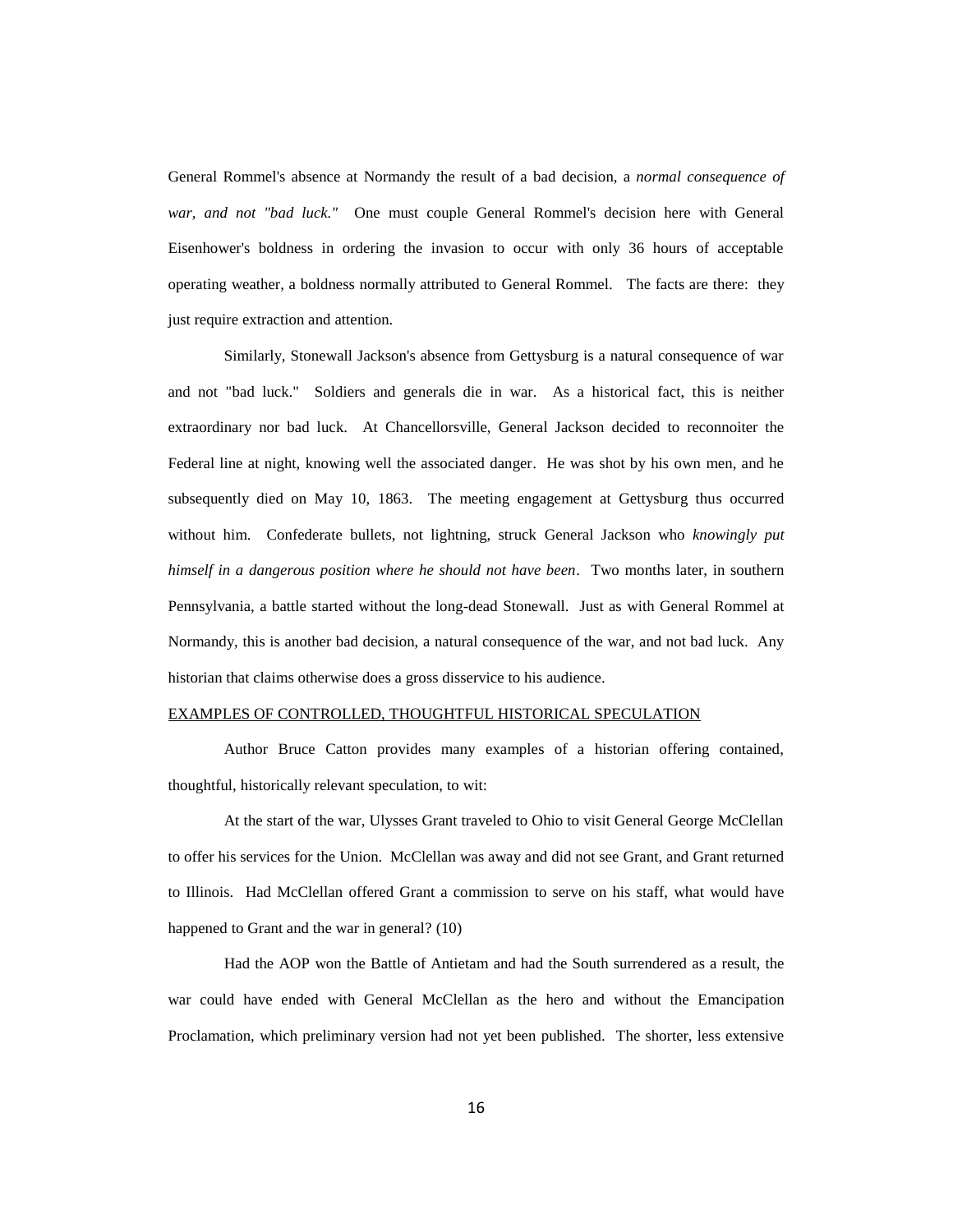and destructive war might have resulted in an easier Reconstruction, but one without the 13th Amendment and consequently with slavery. (11)

In *Lee's Lieutenants*, Douglas Southall Freeman presents an accounting and an analysis of the ANV commanders prior to the Federal offensive of May 1864. He summarizes the situation thus:

"Had he [Grant] been in Hooker's place a year previously, he would have faced Jackson and Pender, the old Second Corps in its glory, and the first Corps before the frustrated Longstreet had shaken its command. Now Longstreet was changed, Ewell enfeebled, Early arrogant and Hill, after eleven months, still not established in reputation as a corps commander." (12) Freeman offers this as food for thought, and not as a whiny excuse. It is reasonable to assume that had Grant faced the ANV commanders listed from earlier times, the campaign would have been different, but Freeman does not go there. He makes no claims of large Confederate victories had such a matchup occurred, but he leaves the projection to the reader, and he says no more. More authors and commentators should be so restrained.

## SUMMARY AND CONCLUSION

Speculation is a natural result of human curiosity, and tends to enliven casual conversation; however, when it ventures beyond that to start making demands on credulity, it has almost no place in competent historical discussion. This paper has highlighted many of the characteristics and pitfalls of a type of conjecture that overflows those bounds, Assertive Speculation. It has offered numerous examples from history and non-history topics to illustrate them relative to the Battle of Gettysburg. Readers of history and viewers of TV history shows must be aware of what they are reading and hearing, and they should be critical of what appears to be opinion, assertion, hope, or myth presented as fact. This paper does not mean to discourage or inhibit speculation in casual exchanges, but rather to suggest ways to direct professional historical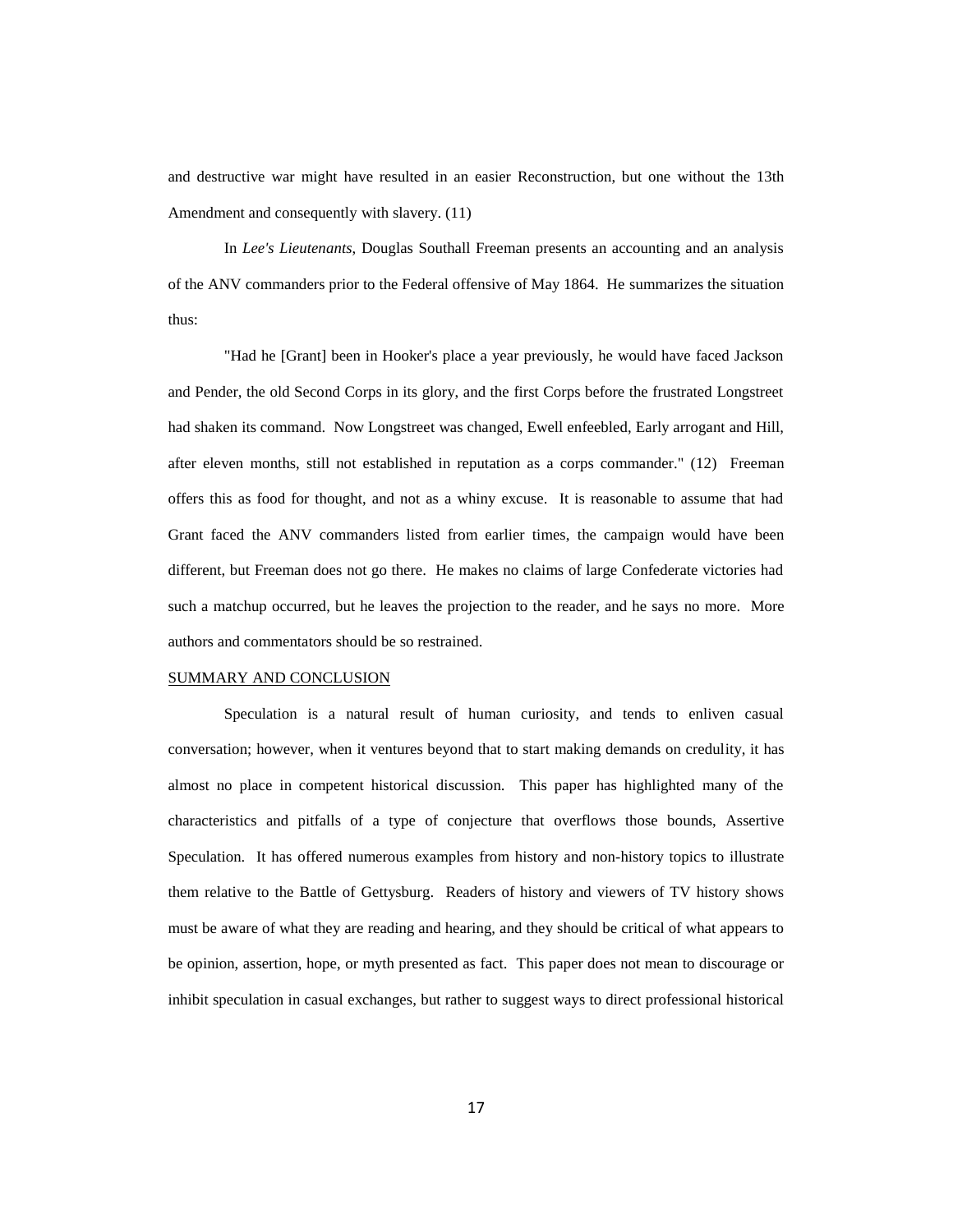speculation away from grand and specious assertions and more toward measured, restrained extrapolation of available facts and meaningful deduction from those facts.

In other words, no matter how many alternatives are presented, the Army of Northern Virginia still lost the Battle of Gettysburg.

Science fiction writer Poul Anderson should have the last word here. In his non-fiction work on intelligent life in space, he wrote:

"And when scientific imagination does not go too far beyond scientific fact, its conclusions are more or less right." (13)

Substituting "historical" for "scientific" produces an alternate statement of the theme of this paper.

## **REFERENCES**

Most of the historical information in this paper can be found in most general works on the particular historical subject; therefore, no footnotes are provided for these data. Footnotes do appear for quotes, specific citations, and for the more obscure items herein.

1 Coddington, Edwin B., *The Gettysburg Campaign: A Study in Command,* Charles Scribner's Sons: New York, 1968, p. 614, Footnote 22.

2 Adelman, Garry E., *The Myth of Little Round Top*, Thomas Publications: Gettysburg, PA, 2003, p. 70.

3 Harry W. Pfanz, *Gettysburg: The Second Day,* The University of North Carolina Press: Chapel Hill, North Carolina, 1987, p. 27.

4 Glenn Tucker, *Lee and Longstreet at Gettysburg,* Morningside Bookshop: Dayton, Ohio , 1982, Chap 4, p. 54.

5 Keegan, John, *The Second World War,* Viking: New York, 1989, p. 336.

6 Boatner, Mark Mayo, *The Civil War Dictionary*, David McKay: New York, 1959, p. 440.